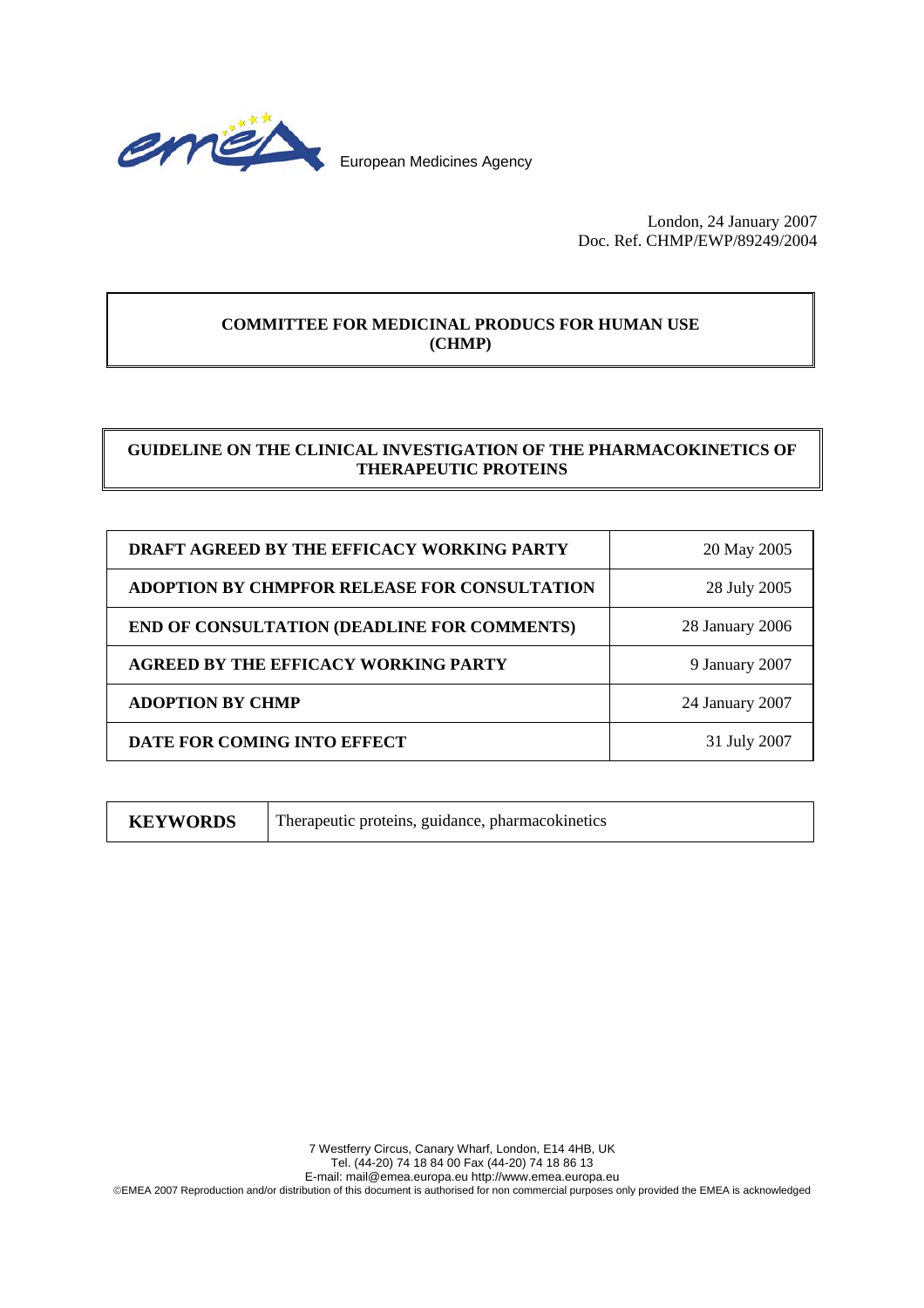# GUIDELINE ON THE CLINICAL INVESTIGATION OF THE PHARMACOKINETICS OF THERAPEUTIC PROTEINS

# **TABLE OF CONTENTS**

| $\mathbf{1}$ |     |  |
|--------------|-----|--|
| $\mathbf{2}$ |     |  |
|              | 2.1 |  |
|              | 2.2 |  |
|              | 2.3 |  |
|              |     |  |
| 3            |     |  |
|              | 3.1 |  |
|              | 3.2 |  |
|              | 3.3 |  |
|              | 3.4 |  |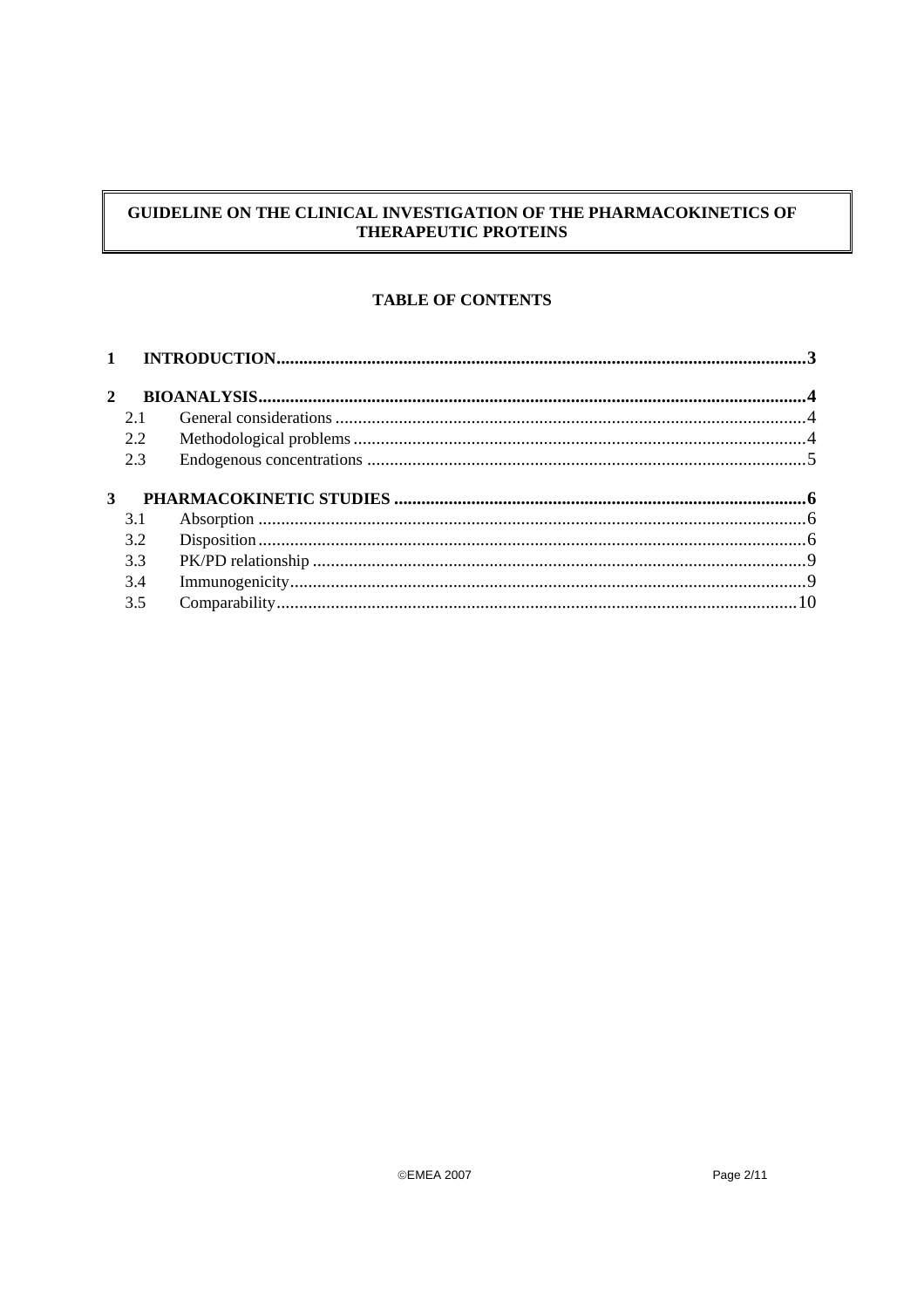This guidance document should be read in conjunction with Directive 2001/83/EC, as amended, and all other pertinent elements outlined in current and future EU and ICH guidelines and regulations especially those on:

- Pharmacokinetic Studies in Man (Notice to Applicant, Vol. 3C C3A, 1987)
- Guideline on similar Biological Medicinal Products Containing Biotechnology-Derived Proteins as Active Substance: Non-clinical and Clinical Issues (EMEA/CHMP/42832/2005)
- Pharmacokinetic Studies in Patients with Renal Impairment (CPMP/EWP/225/02)
- Evaluation of the pharmacokinetics of medicinal products in patients with impaired hepatic function (CPMP/EWP/2339/02)
- The Investigation of Drug Interaction (CPMP/EWP/560/95)
- The Investigation of Bioavailability and Bioequivalence (CPMP/EWP/QWP/1401/98)
- Structure and Content of Clinical Study Reports (ICH topic E3)
- Good Clinical Practice (ICH topic E6)
- General Consideration for Clinical Trials (ICH topic E8)
- Preclinical Safety Evaluation of Biotechnology Derived Pharmaceuticals (ICH topic S6)

## **1 INTRODUCTION**

Therapeutic proteins include different molecules ranging from peptides to large proteins such as coagulation factors. Historically, the pharmacokinetic evaluation of such products has suffered essentially from limitations in the assay methodology and the derived pharmacokinetic parameters, limiting the usefulness of such studies.

One of the main objectives of the pharmacokinetic documentation is to contribute to assurance of efficacy and safety in all patients, including sub-populations not represented in the Phase III trials. Development of therapeutic proteins and small molecules share the same comprehensive goals of safe human investigation, leading to a knowledge that provides compelling information on efficacy and safety in the patient population. Thus, the pharmacokinetics of protein products (in this document also referring to polypeptides) should be evaluated based on the same scientific grounds as conventional products. However, due to the specific features of proteins, special considerations should be given when designing pharmacokinetic studies as compared with conventional molecules. Hence, the objective of this document is to address points to consider when evaluating the clinical pharmacokinetics of proteins used in therapeutics.

It is the objective of this document to:

- underline the specific problems related to the pharmacokinetics of protein products that need careful consideration during drug development
- draw attention to dissimilarities in pharmacokinetic characteristics between proteins and conventional molecules affecting the content of the development programme
- give recommendations concerning the pharmacokinetic development program for proteins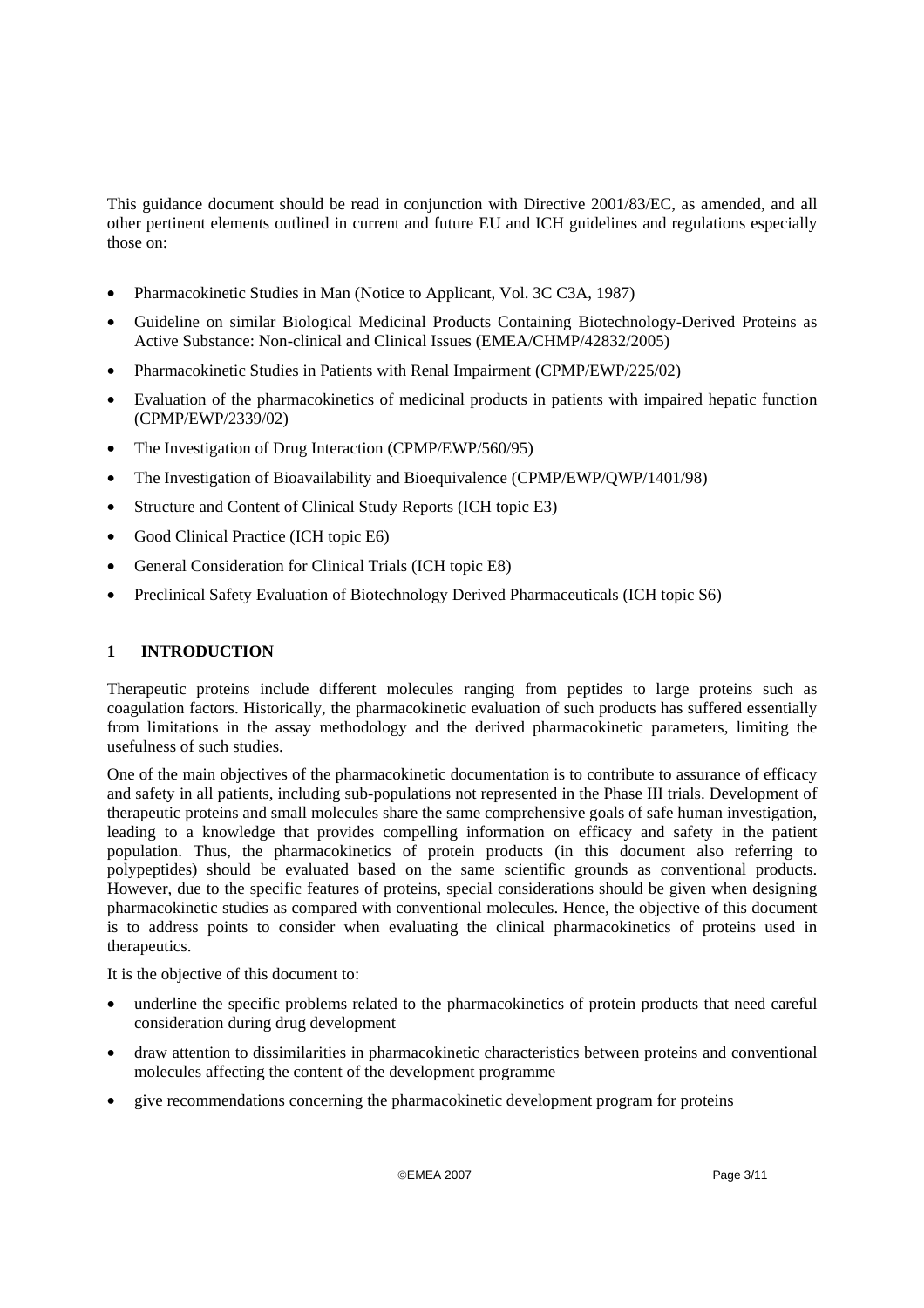## **2 BIOANALYSIS**

One of the key elements of a pharmacokinetic study is the analytical method and its capability to detect and follow the time course of a given analyte (the parent compound and/or metabolites) in a complex biological matrix that contains many other proteins and with satisfactory specificity, sensitivity and a range of quantification with adequate accuracy and precision. The ability to distinguish the therapeutically applied protein from endogenously produced equivalents is an important criteria in selecting the analytical method, although it is recognized that developing an assay that distinguishes between the therapeutic agent and the endogenous molecule may not always be technically feasible.

In this document, the term metabolite encompasses *in vivo* degradation products and other truncated forms of the protein.

## **2.1 General considerations**

The most frequently used analytical methods for assaying therapeutic proteins in biological samples are i) immunoassays, which estimate the amount of test compound that binds to a target antibody, and ii) bioassays, which measure the activity of the compound in a specific biological process. Whereas immunoassays are able to detect structurally-related compounds, active or not, bioassays detect only active compounds, be they the parent product or its metabolites or any other structurally-related compounds, including endogenous proteins (see below). Due to the different characteristics of the methods and the entities being detected and quantified, a combination of immunological assays and bioassays is recommended for the clinical development. If not, the applicant should provide a scientific rationale for exclusive or predominant use of either an immunological or bioassay approach. Other methodologies, such as liquid chromatography-mass spectrometry (LC-MS), may be used but are not specifically addressed here. If possible, it is preferable to develop a specific assay early in the development and use the same assay(s) during the entire development program. The difficulty of developing such an assay at an early stage is, however, recognised. Methods should be adequately validated pre-study and within-study according to standard practice<sup>1,2</sup>. Difficulties may arise in the bioanalysis due to e.g. lack of specificity. Bioanalytical aspects important for the pharmacokinetic evaluation are highlighted in section 2.2, "Methodological problems"*.*

Validation of the analytical assay should comprise two distinct phases: the pre-study phase and the withinstudy phase. In the pre-study phase, the compliance of the assay with respect to (1) stability of the analyte in relevant matrix, (2) specificity, (3) accuracy, (4) precision, (5) lower and upper limits of quantification and limit of detection, (6) concentration-response relationship, and (7) dilution linearity is determined. In the within-study phase the method is applied to samples from a bio-study and control samples (QC and calibration standards) are used to confirm the correct performance of the run.

## **2.2 Methodological problems**

Several possible weaknesses have been identified and may result in erroneous characterisation of drug disposition and of the formation of antibodies. The following issues should be considered by the Applicant:

#### Immunoassay

Drug assay:

(i) Interference by other immuno-reactive product-related substances more or less biologically active, e.g. isoforms, product degradation species formed during manufacture or storage, metabolites formed *in vivo*, and complexes of active substance and complementary molecules (such as binding proteins), that the capture antibody cannot distinguish from the active analyte. Chromatographic

<sup>&</sup>lt;sup>1</sup> ICH Topic Q2B, Step 4 Note for Guidance on Validation of Analytical Procedures: Methodology

<sup>(</sup>CPMP/ICH/281/95)<br><sup>2</sup> ICH Topic Q2A, Step 5 Note for Guidance on Validation of Analytical Methods: Definitions and Terminology (CPMP/ICH/381/95)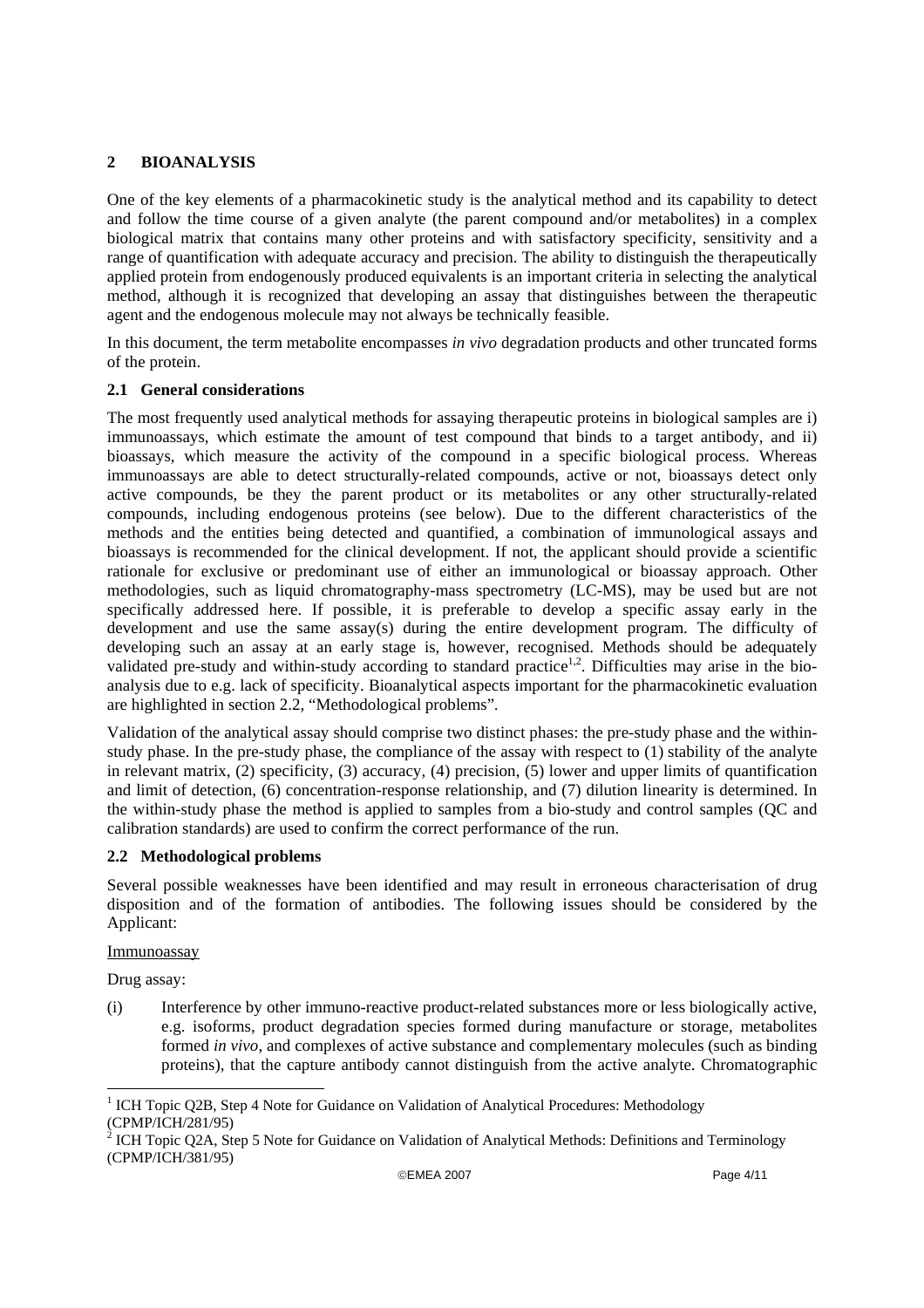methods may be used to separate different components for further analysis of the separate fractions.

- (ii) Different immuno-reactive components such as described in (i) may vary in their response to the assay due to differences in their binding capacity or affinity. For instance enzyme-linked immunosorbent assay (ELISA) developed for recombinant human granulocyte colony simulating factor (rhG-CSF) is less sensitive to pegylated (PEG) rhG-CSF and may also vary in its affinity for positional isomers of PEG-rhG-CSF).
- (iii) Interference by endogenous substances.
- (iv) Interference by plasma components or anti-drug antibodies binding to the analyte and inhibiting the complementary binding to capture antibody.

Anti-drug antibody assay:

(v) The presence of the active substance may affect the ability to detect the anti-drug antibody since the antibody "is captured" by the active substance. Thus, when quantifying the anti-drug antibody the active substance should preferably be eliminated from the circulation.

#### Bioassay

- (i) Bioassays may not be specific for the analyte.
- (ii) Bioassays may demonstrate low sensitivity and low precision compared with immunoassays.
- (iii) The presence of plasma components, e.g. binding proteins, inhibitors, or drug antibodies, may alter the activity of the analyte.
- (iv) Bioassays developed for the native protein may give deviating results when used for the corresponding recombinant protein.

#### Reference material

Contrary to conventional molecules, a pure reference material that can serve as a calibration standard is either difficult or sometimes impossible to obtain for this class of compounds.

Therefore extreme care should be taken in order to ensure that the reference material used in the different analytical calibration processes is representative of the material used in clinical trials, including clinical pharmacokinetics.

Early in the development process of a new therapeutic protein, in house standards have to be developed and, as knowledge on the biochemical analytical as well as pharmacokinetic properties and purity of the compound increases, the different isolated materials should always be referred to the initial and previous intermediates developed.

Traceability of the different purity forms or isoforms of the compound, between the marketed product and the material used in clinical trials should always be available.

#### **2.3 Endogenous concentrations**

For some administered proteins there are measurable endogenous concentrations that may be pulsatile or produced continuously, exhibit chronotropic variability, or be released following specific signals. Knowledge of the concentration time profile of the endogenous component will facilitate the understanding of the exogenous component, since the pharmacodynamic effect will be related to the total concentration. Endogenous concentrations may be systemically present to an extent that the concentrationtime profile of the administered exogenous protein is substantially affected. The Applicant should describe and motivate the approach chosen to handle influential endogenous concentration. Possible differences in endogenous time-concentration profiles between healthy volunteers and patients and between subpopulations should be addressed by the Applicant.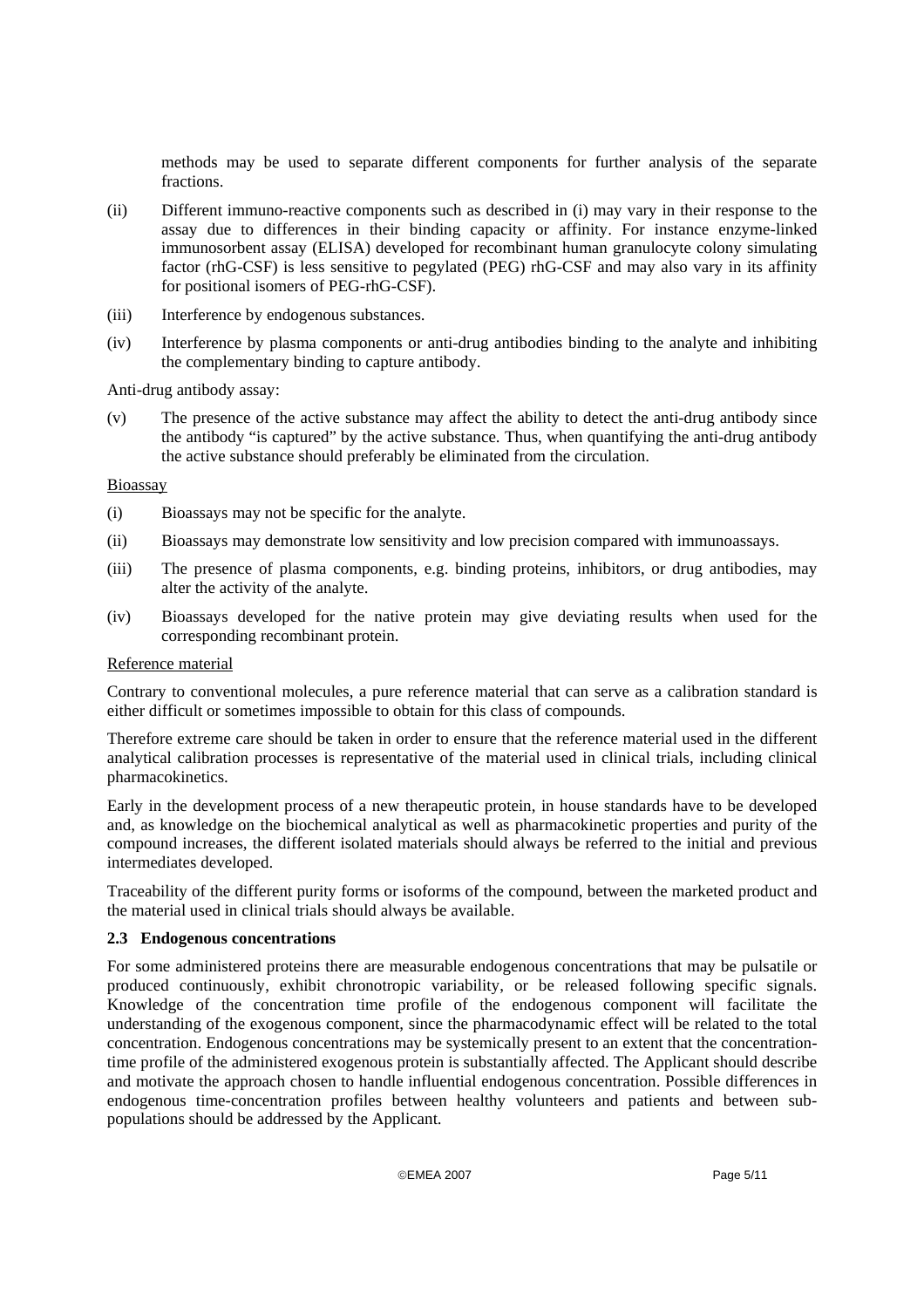# **3 PHARMACOKINETIC STUDIES**

Generally, the requirements for therapeutic proteins with respect to evaluating the pharmacokinetics of the product are the same as for conventional products, but specific considerations are needed related to the inherent characteristics of proteins. The pharmacokinetics (absorption, distribution and elimination) should be characterised during single-dose and steady-state conditions in relevant populations. However, the pharmacokinetic requirements may differ depending on the type of protein and its intended use.

If part of the pharmacokinetic information is gathered in healthy volunteers, the validity of extrapolation of that information to the target population needs to be addressed. Since elimination for some products is largely dependent on target receptor uptake, differences in receptor density between healthy volunteers and target population (e.g. over-expression of receptors in tumours or inflamed tissues) can create important pharmacokinetic difference in e.g. half-life, which should be considered when using healthy volunteer data for predictions to target population.

# **3.1 Absorption**

Appropriate *in vivo* studies should be conducted in healthy volunteers or patients to describe the absorption characteristics of the compound, i.e. the extent and rate of absorption, unless the intravenous route is exclusively used. Single-dose studies are generally sufficient to characterise absorption and to e.g. compare different administration routes.

The majority of approved products are administered parenterally through intravenous, subcutaneous or intramuscular administration. Following subcutaneous administration, the drug passes through the lymphatic system, which usually results in pre-systemic elimination and consequently a bioavailability of less than 100% is obtained. The recovery in lymph is correlated to molecular weight (MW). Small proteins may undergo proteolytic degradation in tissues as a first-pass mechanism. The bioavailability might differ between administration sites e.g. thigh, abdomen, and relative bioavailability with respect to each administration site should be clinically investigated if alternative administration sites are to be suggested. Other factors that might be considered in relation to their effect on the bioavailability are depth of the injection, concentration of the solution for injection, volume of the injection and patient specific factors.

Changes in formulation or in the manufacturing process of the drug substance may alter the pharmacokinetics and the immunogenicity of a compound (Section 3.4). Sometimes, physico-chemical and *in vitro* biological analyses of the original and the modified version are not sufficient to exclude an impact on safety and efficacy. Thorough information about the pharmacokinetics and the relationship between concentrations and efficacy and safety (PK/PD relationship) might in some situations reduce the need for clinical studies.

Changes in the route of administration may alter the pharmacokinetics and the immunogenicity of a compound (Section 3.4). Alternative routes proposed for delivery of proteins are e.g. nasal and pulmonary administration, which bypasses the interstitial subcutaneous or intra-muscular environment. Oral delivery of proteins for systemic effects is still rare due to low bioavailability.

# **3.2 Disposition**

The main elimination pathway should be identified. However, for therapeutic proteins this could be predicted, to a large extent, from the molecular size and specific studies may not be necessary. Catabolism of proteins occurs, usually, by proteolysis. Small proteins of MW < 50,000 Da are eliminated through renal filtration (renal filtration becomes increasingly important the lower the molecular weight) followed by tubular re-absorption and subsequent metabolic catabolism. For larger protein molecules, elimination in other tissues and/or in target cells through e.g. receptor-mediated endocytosis followed by catabolism is more important relative to renal filtration.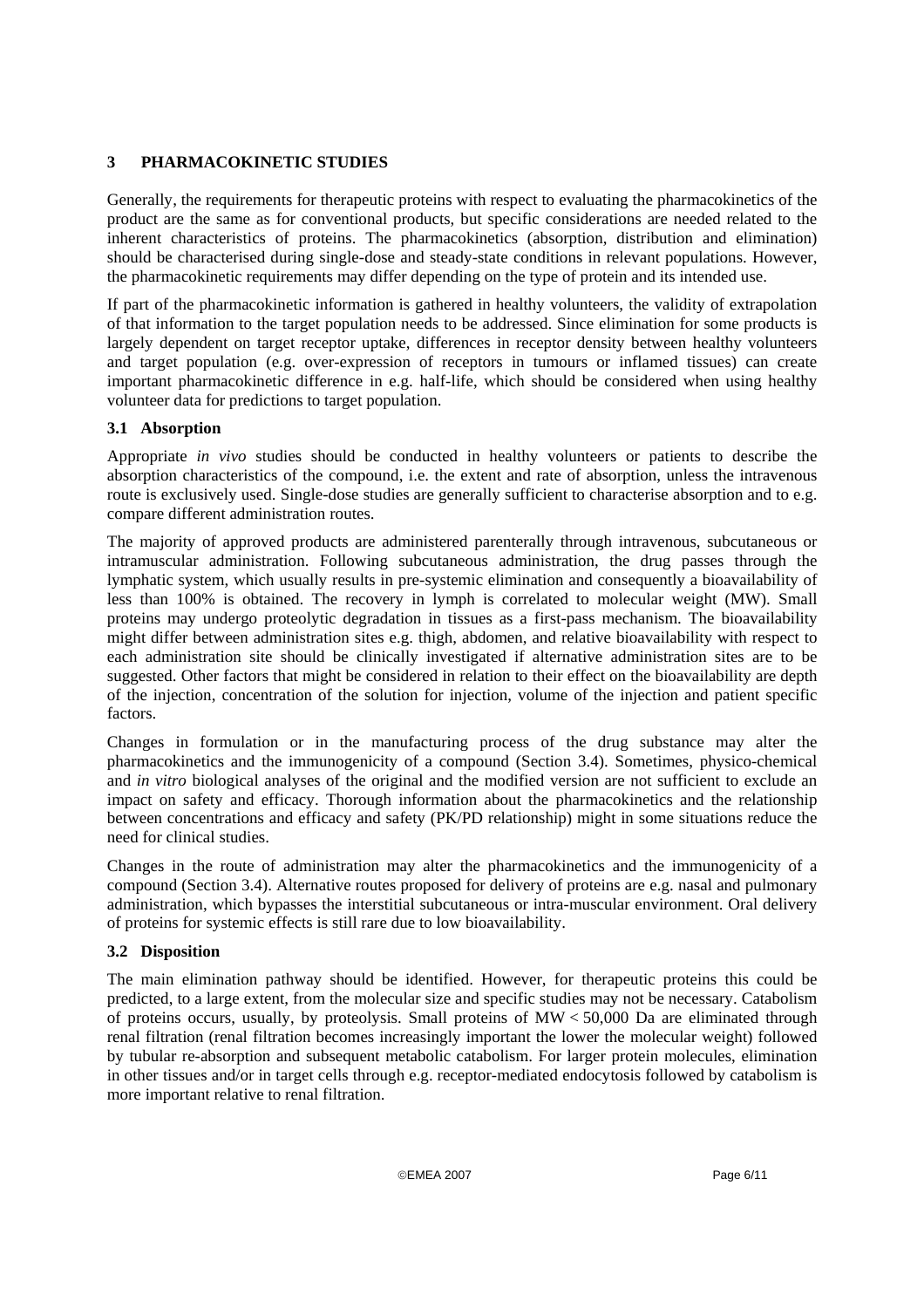Mass-balance studies are not useful for determining the excretion pattern of the drug and drug-related material. Excreted proteins are not necessarily recovered in urine or faeces as intact substance, but are instead metabolised and reabsorbed as amino acids and incorporated in the general protein synthesis.

The need for, and the feasibility of, specific studies of the route of elimination and metabolism (e.g. microsomal, whole cell or tissue homogenate studies) and identification of metabolites *in vitro* should be considered and discussed on a case-by-case basis.

Metabolites that have pharmacodynamic activity should preferably be measured, e.g. through chromatographic separation, collection and further *in vivo* bioassay quantification. The metabolites may have different pharmacokinetic profiles compared with the parent compound. However, in cases where measurement of separate active metabolites or peptide fragments is not technically feasible, pharmacokinetics of the active moiety could be determined. Also, measurement of complexes between the protein and other components present in plasma should be considered (Section 2.2). The activity of a therapeutic protein may not only be related to the unbound fraction in plasma but also to bound fractions and to the binding kinetics. Thus, when interpreting the data it is important to understand what fraction is detected in the bioanalysis. It may even be important to analyse the bound fraction per se. Bioassays should be considered, especially if selective immunoassays for metabolites are lacking. Lack of relevant methods should be justified.

There is an inverse correlation between steady state volume of distribution (Vss) and MW. A comparable relationship is seen also for permeability and MW. For larger proteins, Vss is similar to the distribution of albumin (approximately 0.1 l/kg). Unlike conventional molecules, distribution to tissues (i.e. cellular uptake) is often part of the elimination process and not part of the distribution process and thus contributing to the small distribution volumes. Thus, a small Vss should not necessarily be interpreted as low tissue penetration and adequate concentrations may be reached in a single target organ due to receptor mediated uptake.

## **3.2.1 Dose-and time dependency**

The dose-concentration relationship may be non-proportional, depending on the relative impact of capacity-limited barriers to distribution and elimination of the product. For example, a saturable elimination pathway may dominate at a lower dose range, as has been shown for some antibodies. The dose-proportionality should be evaluated in single- or multiple dose studies and the clinical consequences discussed.

Time-dependent changes in pharmacokinetic parameters may occur during multiple-dose treatment, e.g. due to down- or up-regulation of receptors responsible for (part of) the elimination of the compound or to formation of anti-drug antibodies (Section 3.4). Apparent time-dependency may originate from metabolites that are immunologically active but are slowly accumulating due to long half-lives. It is recommended that the pharmacokinetics is determined at several dose levels and at several occasions during long-term studies. Population pharmacokinetic analysis of pharmacokinetic data from long-term trials could be considered.

## **3.2.2 Binding to blood components**

Soluble receptors, e.g. shed antigens, may bind to the therapeutic protein resulting in altered pharmacokinetics through changed clearance or volume. Binding to soluble receptors may increase the inter-subject variability in pharmacokinetic parameters due to differences in circulating receptor levels between individuals. Altered levels of the soluble receptor over time may also result in time-dependent pharmacokinetics. Using appropriate methods, soluble receptors may be measured before treatment and during treatment, differentiating between free and bound receptors. The effect on the pharmacokinetics should be evaluated and the clinical relevance discussed.

The binding capacity to plasma proteins (albumin,  $\alpha$ -acid glycoprotein) should be studied when considered relevant. Other specific binding proteins may influence the pharmacokinetics of several proteins as exemplified by growth hormone (GH) bound to GH binding proteins and insulin like growth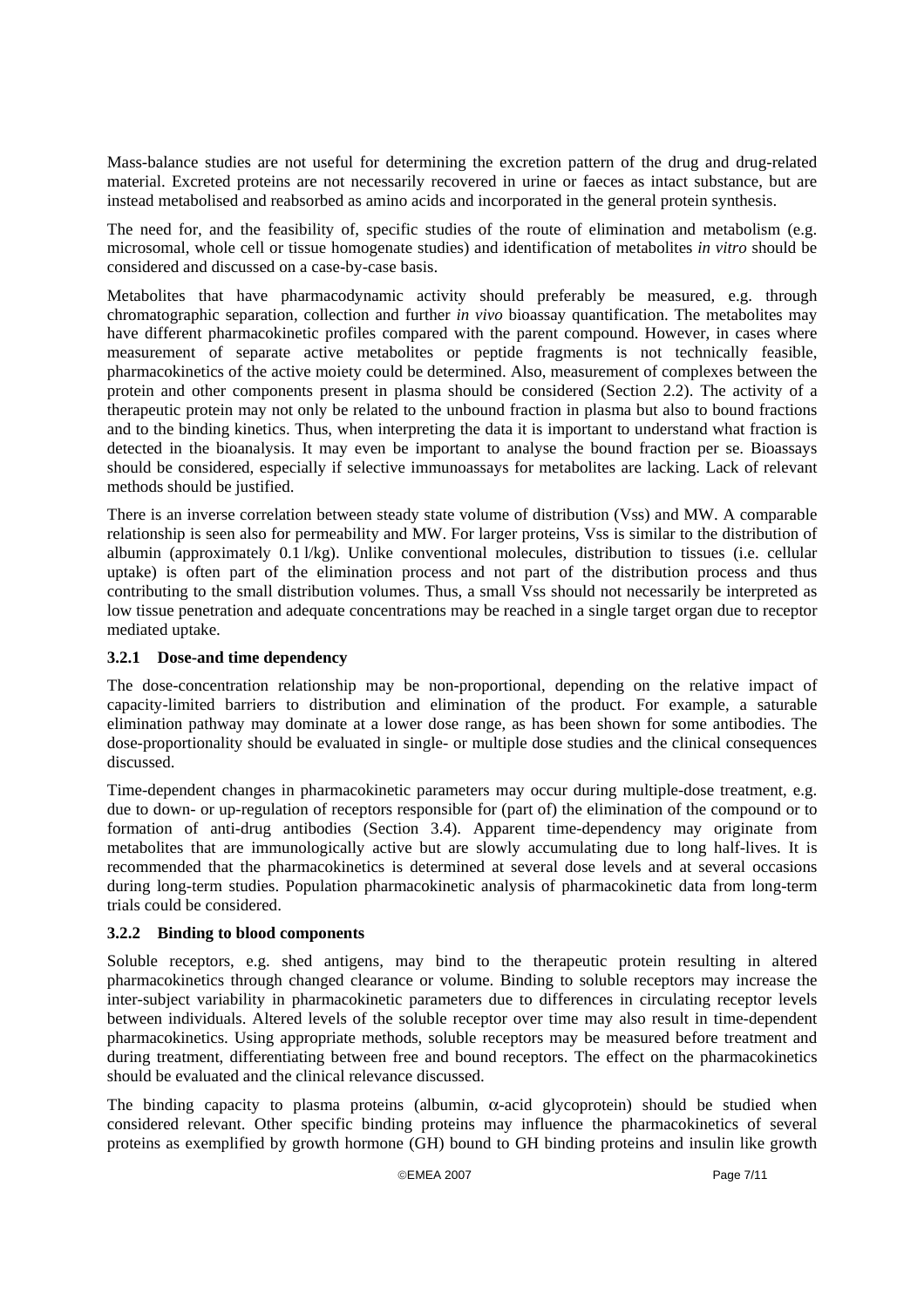factor (IGF-1) bound in plasma to carrier proteins. Binding proteins may also cause difficulties when quantifying the drug substance in blood or plasma (see Section 2.2).

# **3.2.3 Chemical modification of proteins**

Chemical modification of a protein structure has been used intentionally to alter the pharmacokinetic profile of the protein, usually to prolong the half-life e.g. through pegylation, sometimes resulting in several isoforms exhibiting different pharmacokinetic and pharmacodynamic characteristics. Likewise, changes in a manufacturing process that modify the glycosylation pattern and/or sialic acid content have the potential to change the pharmacokinetics and/or dynamics of the product. Due to different pharmacokinetic behaviours (e.g. some isoforms being eliminated faster than others), the relative concentrations of isoforms within an individual might change over time. The activity of any isoform that can be identified should be explored *in vitro* and, if large differences in activity are found or are suspected, the pharmacokinetic profile in man should be described for each isoform, if possible. A combination of immunoassay and bioassay is recommended.

# **3.2.4 Variability**

The inter-subject variability should be estimated and if possible the important sources of the variability, e.g. demographic factors as weight and age, should be identified. Based on the results individualised dosing should be considered if necessary from safety and efficacy perspectives. Potential sources of intersubject variability specific to therapeutic proteins are formation of antibodies, absorption variability (e.g. differences in site of injection), variable levels of binding components in blood, variability in target burden (e.g. tumour load), variability in degradation rate (e.g. of de-pegylation) or in degradation pattern*.*

The variability within an individual should be quantified. For products intended for multiple-dose administration, knowledge about the variability between occasions is valuable especially for products for which titration is recommended. The sometimes-low precision of bioassays is likely to contribute to wide estimates of intra-individual variability, if the latter is confounded with bioassay precision.

# **3.2.5 Sub-populations**

The clinical development program should involve studies to support the approval in sub-populations as in patients with organ dysfunction. Whether a study is necessary or not should be based on the elimination characteristics of the compound. If no study is conducted this should be justified by the Applicant. An understanding of the influence of intrinsic factors, such as age and body weight should be provided. Such information might arise from conventional studies in a specific population or from population pharmacokinetic analysis of Phase II/III data.

Renal impairment: For proteins with MW lower than 50,000 Da, renal excretion is of importance for the elimination (increasing importance with lower MW) and consequently for the half-life of the protein. Thus, for these products pharmacokinetic studies in patients with renal impairment are recommended (see CPMP/EWP/225/02). It is also conceivable that in certain conditions, renal impairment or the condition underlying renal impairment might influence the expression or the concentration of the target for therapy. This might influence the PK/PD of the experimental compound and should be taken into account in the planning of the clinical pharmacology programme. It is advantageous if both immunoassay and bioassay are used. If the activity is generated by several species (e.g. metabolites, isoforms), each with different activity, their relative content might change with the degree of renal function due to different degrees of renal clearance. If the different species have similar affinity in the immunoassay, a bioassay allows a more relevant interpretation of the data regarding total activity.

Hepatic impairment: Reduced hepatic function may decrease the elimination of a protein for which hepatic degradation is an important elimination pathway. The lack of studies should be justified by the Applicant (see guideline CPMP/EWP/2339/02).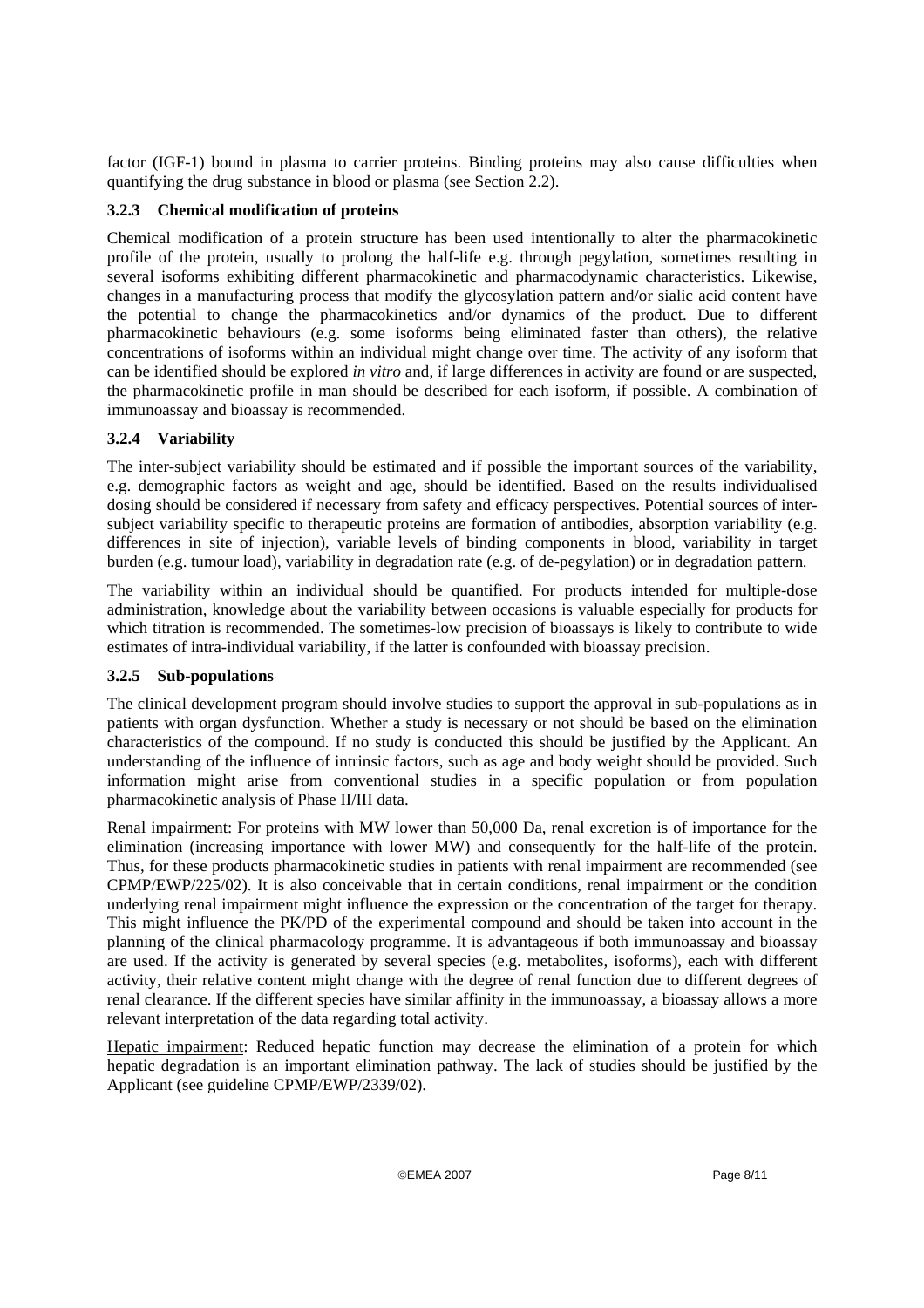## **3.2.6 Interaction studies**

The requirements for *in vivo* drug-drug interaction studies, with respect to e.g. cytochrome P450 (CYP) enzymes, are generally lower for therapeutic proteins than for conventional products. However, some therapeutic proteins (e.g. immunomodulators such as cytokines) have shown a potential for inhibiting or inducing CYP-enzymes and thus the need for *in vitro* or *in vivo* studies should be considered on a case-bycase basis. An interaction might be time-dependent due to up- or down-regulation of enzymes (an example is α-interferons and CYP1A2). This would require a multiple-dose *in vivo* design to appropriately quantify the interaction.

Interaction studies should be considered when the protein induces changes to elimination pathways (receptors) also involved in the elimination of other drugs or when suppression of the immunological system is likely. An example of the latter is methotrexate, which significantly decreases the clearance of co-administered antibodies. The Applicant should also consider possible interactions with endogenous proteins.

Since elimination of proteins usually involves capacity-limited steps like drug-receptor binding (e.g. transport proteins), inhibition or induction of these proteins might cause altered pharmacokinetics. However, today we lack knowledge about suitable tools to explore such interactions. Development within this area is encouraged.

# **3.2.7 Data analysis**

As for conventional products the pharmacokinetics may be analysed through compartment- or noncompartment methods. Mean (median) and individual results should always be submitted. Population pharmacokinetic analysis of Phase II/III using a sparse sample approach is recommended for characterising the pharmacokinetics and possible covariate relationships.

## **3.3 PK/PD relationship**

It is recommended that the relationship between drug concentration and pharmacodynamic response (PK/PD) is evaluated. If feasible, markers for both efficacy and safety should be measured, preferably in the same study. Given that the pharmacodynamic response as well as the pharmacokinetics may be altered due to modifications of the molecule or the expression system for its production, binding to blood components, or formation of anti-drug antibodies, evaluation of the exposure-response relationship is considered an important tool in the drug development. Early pre-clinical and clinical data can be evaluated using appropriate models for a mechanistic understanding of the disease and the PK/PD relationship. PK/PD models may be developed accounting for the time-delay between plasma concentrations and measured effect. The model might also need to take into account the pharmacokinetics of the therapeutic target. PK/PD models may allow extrapolation from volunteers to target population given that suitable assumptions have been made, e.g. regarding pathological factors. These models may provide guidance for dose selection and are helpful when interpreting changes in the pharmacokinetics in important subpopulations (Section 3.2.6) or when evaluating comparability (Section 2.2). Effort to explore relevant biomarkers and their link (surrogacy) to safety and efficacy endpoints is encouraged.

## **3.4 Immunogenicity**

For many proteins and peptides, a number of patients develop clinically relevant anti-drug antibodies. The immune response against therapeutic proteins differs between compounds and the immunogenic potential (neo-antigenicity) is influenced by many factors, such as the expression system in which the protein is produced, the purification system, or its final formulation. Many other factors influencing the immunogenicity of therapeutic proteins remain unknown and unpredictable. In general, the antibody response in man cannot be predicted from animal studies. The immune response may depend on the dose and route of administration (subcutaneous route more immunogenic than intravenous route). Considerable heterogeneity in antibody response may be observed since an individual may form multiple antibodies with different affinities, epitopes and binding capacities. Thus, data should be collected from a sufficient number of patients to characterise the variability in antibody response.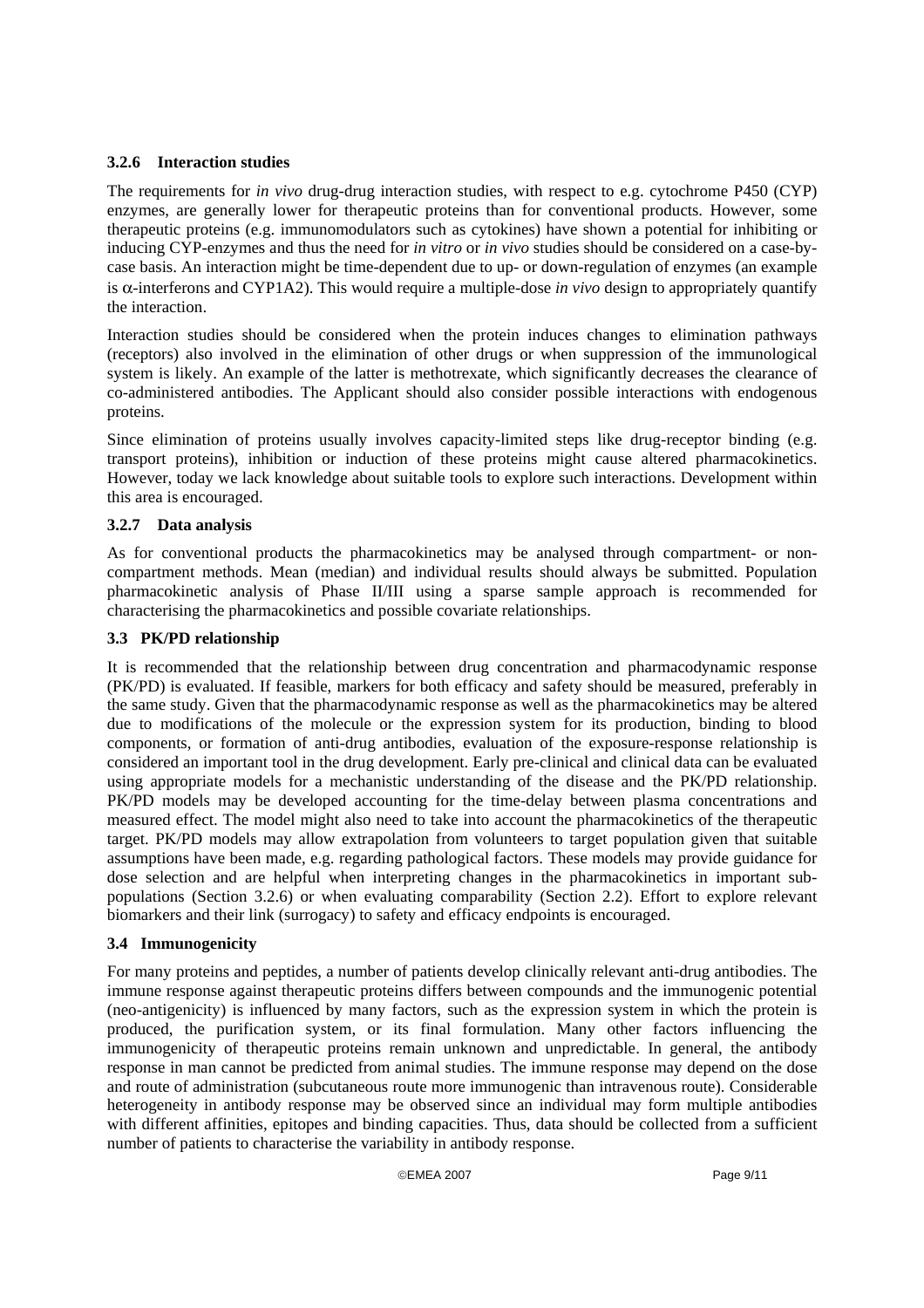Since anti-drug antibodies may alter the pharmacokinetics and pharmacodynamics of a protein, testing for antibody response is always necessary when developing a new protein. It is especially important for new drugs intended for multiple-dose or long-term treatment. The timing of sampling for antibody response should be carefully evaluated and justified. For example, a sufficient interval between the last dose and the time-point for antibody detection is crucial, since the drug molecule needs to be eliminated from the circulation, or otherwise interference with the antibody-assay is likely (Section 2.2). Thus, to minimise interference with the analysis, it is recommended that samples be collected when drug concentration is low, i.e. preferably after 6-7 half-lives, and when anti-drug antibodies have developed. When measuring antibodies during drug treatment any possible analytical interference should be investigated and discussed (Section 2.2). Information on antibody formation should preferably be gathered already in Phase I/II (Phase II likely to have longer exposure time) to guide planning of Phase III.

The presence of anti-therapeutic protein antibodies should be determined using both an immunoassay for the presence of binding antibodies and a biological assay for the presence of neutralising antibodies. The assays should be fully validated, sufficiently sensitive to detect clinically relevant antibodies, and able to detect the presence of rapidly dissociating (low affinity) antibodies.

Although the pharmacodynamic effect is directly altered only by neutralising antibodies, the pharmacokinetics may be affected irrespective of the neutralising capacity. Antibody formation can cause increased or decreased clearance of the therapeutic protein, although the former effect is the most common. Therefore, alterations in clinical effect due to anti-drug antibody formation might be a composite of both pharmacokinetic and pharmacological changes.

Whenever there is a relevant antibody response to the drug, the effect of anti-drug antibodies on the pharmacokinetics of a protein should be studied unless justified by the Applicant. Due to variability between individuals, it is important that samples are collected within the same subjects pre- and post dosing. Pharmacokinetic sampling in Phase III studies is important in the assessment of anti-drug antibody effects due to the generally prolonged exposure of the drug and the increased number of patients in the study. Effects of antibody formation may be studied using population pharmacokinetic analysis, treating presence of anti-drug antibodies as a covariate. As a minimum, plasma samples for pharmacokinetic analysis should be collected after the first and last dose to compare the plasma concentrations and degree of accumulation in antibody positive and negative subjects. Special consideration should be given to patients withdrawing from a trial. Correlations between the onset and degree of the antibody response and the drug exposure or relevant pharmacokinetic parameters should be examined. If possible, antibody production over time should be evaluated and retention of plasma samples should be considered. Consideration should be given to possible analytical interference of formed antibodies with the assays for the therapeutic protein.

Needless to say, the overriding question to address is the impact of antibodies on the efficacy and/or safety of the drug. This includes how to treat patients with a decreasing response to the drug due to antibodies as well as the safety and efficacy of repeated treatment after a significant period of "drug holiday". As outlined above, adequate pharmacokinetic data are of value to address these issues.

# **3.5 Comparability**

Comparability between biotechnological products is thoroughly discussed in the draft CHMP "Guideline on similar Biological Medicinal Products Containing Biotechnology-Derived Proteins as Active Substance: Non-clinical and Clinical Issues" (EMEA/CHMP/42832/2005).

Demonstration of comparability between two products is most often a step-wise procedure where pharmacokinetic data are an important part. The design of the pharmacokinetic study should be based on the question to be addressed by pharmacokinetic data. Often comparative pharmacokinetics is needed to establish equivalence between two products. Since not only similarity in terms of absorption/bioavailability is of interest, the standard bioequivalence design may not be optimal. In fact, the risk of differences in elimination rate may be more likely, requiring the demonstration of comparability on clearance and/or half-life.